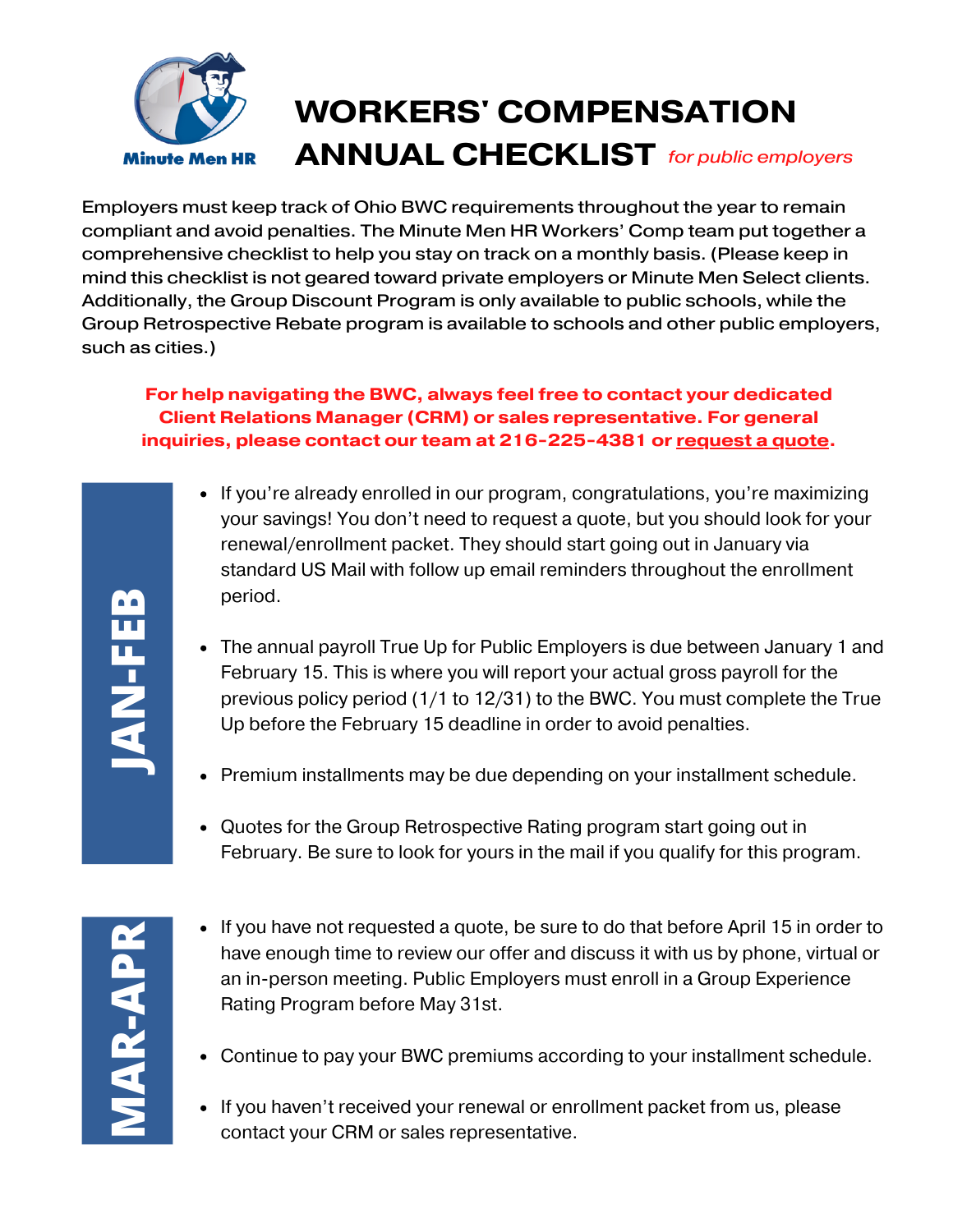## **MAY**

- The Group Roster deadline for Public Employers is May 31st. Be sure to submit your enrollment paperwork to us before May 20th.
- To assure that we receive your enrollment before the due date, please email it directly to your Minute Men HR (MMHR) sales representative, who will then confirm receipt and submit it to the actuarial team for processing.

**J UN-J UL**

• If you did not qualify for our Group Discount Program, you can review alternative savings programs with our team. Programs like Group Retrospective Rating and the One Claim Program have enrollment deadlines in late July. We can help you find the best option for you.

It's important to have access to your policy on the BWC website so that you can make premium payments, update your contact information and periodically check the overall status of your policy. If you don't already have an e-account set up, this is a good time to do that. If you already have an e-account, this is the perfect time to login in and make sure your contact information is up to date and sign up for BWC updates (under eNotices) so that you never miss important information or reminders from the Ohio BWC. [Click](https://info.bwc.ohio.gov/wps/portal/gov/bwc/for-employers/workers-compensation-overview/creating-employer-e-account) here to set up your e-account.

• Ask us to review your policy so we can help you find BWC Bonus Programs that could help you make your workplace safer while saving you more money on your premiums. BWC Bonus Programs like Drug Free Safety, Industry Specific Safety and the Transitional Work Bonus Program were designed to help increase safety while providing rebates to employers that meet program requirements. The enrollment deadline is November 30th, so now is the time to start reviewing program requirements vs. projected savings to determine which program(s) are a good fit for you. There may be grants and/or reimbursement programs to help you offset the cost of France of the bonus Programs.<br>
Industry Specific Safety and the Transitional Work Bonus<br>
designed to help increase safety while providing rebate<br>
meet program requirements. The enrollment deadline is<br>
so now is the time to